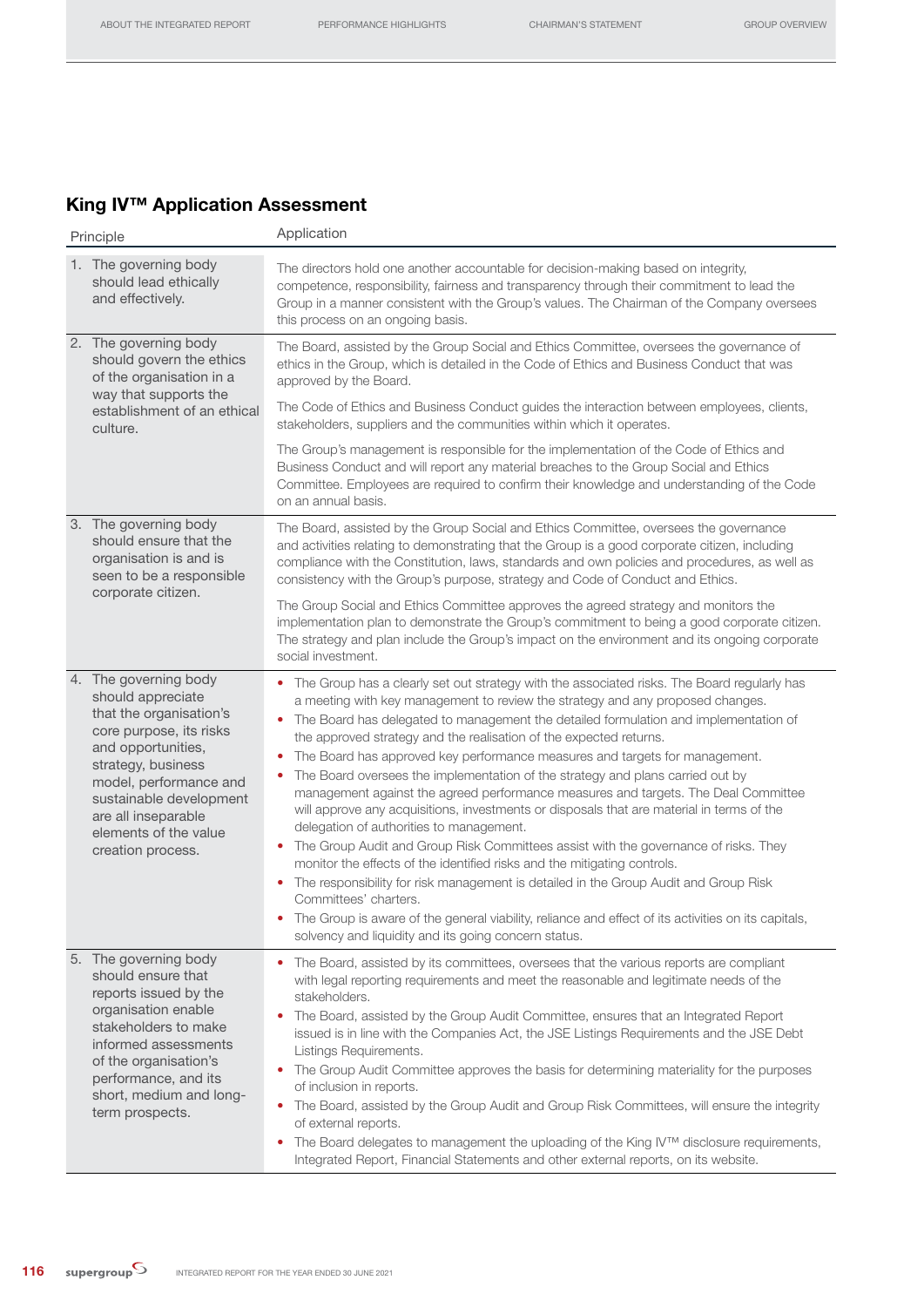| Principle                                                                                                                        | Application                                                                                                                                                                                                                                                                                                           |
|----------------------------------------------------------------------------------------------------------------------------------|-----------------------------------------------------------------------------------------------------------------------------------------------------------------------------------------------------------------------------------------------------------------------------------------------------------------------|
| 6. The governing body<br>should serve as the focal<br>point and custodian of the<br>corporate governance in<br>the organisation. | The Board serves as the focal point and custodian of corporate governance. Its role and<br>responsibilities and the way it executes its duties and decision-making are set out in the Board<br>charter and the charters of the Group Audit, Group Risk, Deal, Remuneration and Group Social<br>and Ethics Committees. |
| 7. The governing body                                                                                                            | Composition of the governing body                                                                                                                                                                                                                                                                                     |
| should comprise the<br>appropriate balance<br>of knowledge, skills,<br>experience, diversity and<br>independence for it to       | • The Board is satisfied that the current composition of the Board has been made taking<br>into account the size of the Group, the optimal mix of knowledge, skills, experience,<br>independence, the requirement in numbers for its committees, quorum requirements and<br>regulatory requirements.                  |
| discharge its governance<br>role and responsibilities<br>objectively and effectively.                                            | The CEO and CFO are members of the Board.<br>• The Board has set diversity targets that it will seek to achieve as vacancies occur<br>on the Board.                                                                                                                                                                   |
|                                                                                                                                  | • A majority of Board members are Non-Executive Directors.                                                                                                                                                                                                                                                            |
|                                                                                                                                  | Nomination, election and appointment of members to the governing body                                                                                                                                                                                                                                                 |
|                                                                                                                                  | The Non-Executive Directors are all members of the Nominations Committee and ensure that<br>vacancies on the Board are filled when they arise. The Board charter includes a formal and<br>transparent process for the nomination, election and appointment of directors to the Board.                                 |
|                                                                                                                                  | Independence and conflicts                                                                                                                                                                                                                                                                                            |
|                                                                                                                                  | Declarations of interests are tabled at every Board and committee meeting.<br>The Board members formally update the register of directors' interests twice a year or when<br>$\bullet$<br>a change is required.                                                                                                       |
|                                                                                                                                  | Chair of the governing body                                                                                                                                                                                                                                                                                           |
|                                                                                                                                  | • The Chairman of the Company is not an Independent Non-Executive Director and as a result,<br>a Lead Independent Director has been appointed.                                                                                                                                                                        |
|                                                                                                                                  | • The role and responsibilities of the Chairman of the Company are documented in the Duties<br>of the Chairman of the Company.                                                                                                                                                                                        |
|                                                                                                                                  | The Chairman of the Company is not a member of the Group Audit Committee.<br>$\bullet$                                                                                                                                                                                                                                |
|                                                                                                                                  | The Chairman of the Company is a member of, but not the Chair of the Remuneration<br>٠<br>Committees.                                                                                                                                                                                                                 |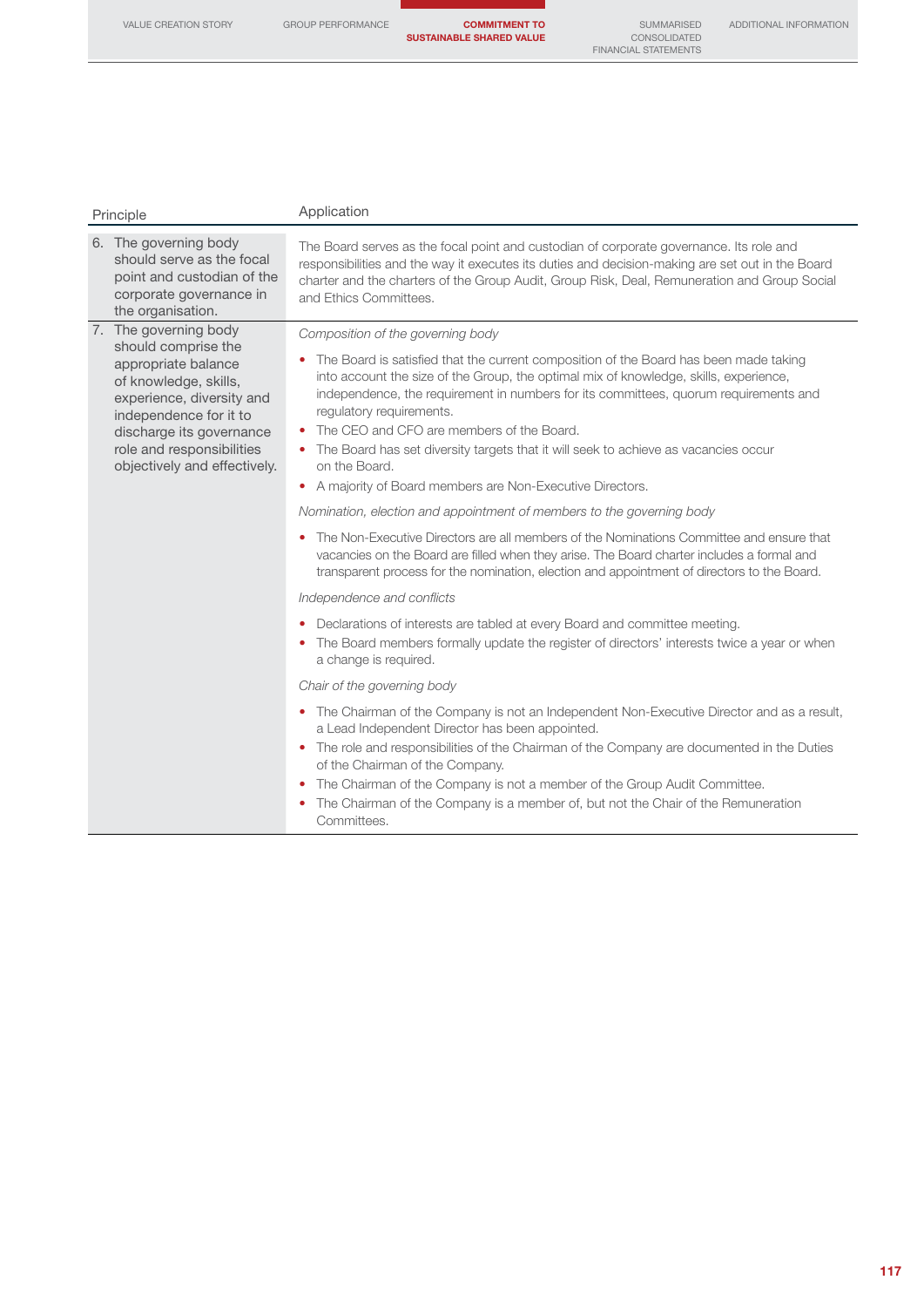| Principle                                                                                                                                                                                                                            | Application                                                                                                                                                                                                                                                                                                                                                                                                                                                                                                                                                                                                                                                                                                                  |  |  |  |  |  |  |
|--------------------------------------------------------------------------------------------------------------------------------------------------------------------------------------------------------------------------------------|------------------------------------------------------------------------------------------------------------------------------------------------------------------------------------------------------------------------------------------------------------------------------------------------------------------------------------------------------------------------------------------------------------------------------------------------------------------------------------------------------------------------------------------------------------------------------------------------------------------------------------------------------------------------------------------------------------------------------|--|--|--|--|--|--|
| 8. The governing body<br>should ensure that<br>its arrangements for<br>delegation within its<br>own structures promote<br>independent judgement<br>and assist with balance of<br>power and the effective<br>discharge of its duties. | • The Board determines delegation to individual members, groups of members, standing or<br>ad-hoc committees.<br>The composition of the Board and its committees are in line with King IV™. There is a clear<br>۰<br>balance of power to ensure that no individual has undue decision-making powers.<br>Each committee has a formal charter, approved by the Board, recording the responsibilities<br>٠<br>delegated to it.<br>Each committee has a minimum of three members and sufficient capability and capacity to<br>$\bullet$<br>function effectively.<br>• Any member of the Board is entitled to attend any committee meeting as an observer and<br>may allow management to attend by standing or ad-hoc invitation. |  |  |  |  |  |  |
|                                                                                                                                                                                                                                      | <b>Group Audit Committee</b>                                                                                                                                                                                                                                                                                                                                                                                                                                                                                                                                                                                                                                                                                                 |  |  |  |  |  |  |
|                                                                                                                                                                                                                                      | • Provides an independent oversight of the assurance functions and on the integrity of the AFS<br>and other external reports.<br>Oversees risks that may affect the integrity of external reports.<br>٠<br>• Is satisfied that it has the necessary financial literacy, skills and experience, and that all<br>members are independent non-executive members.<br>• The Chairman is an independent Non-Executive Director and is Chairman of the Group Risk<br>Committee.                                                                                                                                                                                                                                                     |  |  |  |  |  |  |
|                                                                                                                                                                                                                                      | Group Risk Committee                                                                                                                                                                                                                                                                                                                                                                                                                                                                                                                                                                                                                                                                                                         |  |  |  |  |  |  |
|                                                                                                                                                                                                                                      | Provides an independent review and oversight of the risks of all business units.<br>Provides an independent review and oversight of the Group's OHS compliance.<br>Provides an independent review and oversight of the IT function and the IT risks.<br>Provides an independent review and oversight of the POPIA compliance.<br>Monitors all potential and legal actions in which the Group is involved.<br>Is satisfied that it has the necessary skills and experience. Two members are independent<br>٠<br>non-executive members and two members are executive members.                                                                                                                                                  |  |  |  |  |  |  |
|                                                                                                                                                                                                                                      | <b>Remuneration Committee</b>                                                                                                                                                                                                                                                                                                                                                                                                                                                                                                                                                                                                                                                                                                |  |  |  |  |  |  |
|                                                                                                                                                                                                                                      | • The Remuneration Committee has oversight of remuneration governance and<br>implementation.                                                                                                                                                                                                                                                                                                                                                                                                                                                                                                                                                                                                                                 |  |  |  |  |  |  |
|                                                                                                                                                                                                                                      | Nominations Committee                                                                                                                                                                                                                                                                                                                                                                                                                                                                                                                                                                                                                                                                                                        |  |  |  |  |  |  |
|                                                                                                                                                                                                                                      | The Nominations Committee is responsible for the nomination, election and appointment of<br>members to the governing body.                                                                                                                                                                                                                                                                                                                                                                                                                                                                                                                                                                                                   |  |  |  |  |  |  |
|                                                                                                                                                                                                                                      | Group Social and Ethics Committee                                                                                                                                                                                                                                                                                                                                                                                                                                                                                                                                                                                                                                                                                            |  |  |  |  |  |  |
|                                                                                                                                                                                                                                      | The Group Social and Ethics Committee has been established to carry out its statutory<br>$\bullet$<br>duties.<br>The Chair of the Group Social and Ethics Committee is an independent Non-Executive<br>۰<br>Director of the Board. The other members of the committee comprise one independent<br>Non-Executive Director and one Executive Director of the Board.<br>The majority of directors on the Group Social and Ethics Committee are Non-Executive<br>Directors. The independent non-executive Chairperson of the Group Social and Ethics                                                                                                                                                                             |  |  |  |  |  |  |
|                                                                                                                                                                                                                                      | Committee reports back to the Board in respect of the activities of the committee.<br><b>Deal Committee</b>                                                                                                                                                                                                                                                                                                                                                                                                                                                                                                                                                                                                                  |  |  |  |  |  |  |
|                                                                                                                                                                                                                                      | The Deal Committee considers acquisitions and disposals of businesses and material asset<br>٠<br>purchases and disposals that are not approved within the annual budget.<br>The Chairman of the Deal Committee is a Non-Executive Director of the Board. The other<br>۰<br>members of the committee comprise one Non-Executive Director and two Executive<br>Directors of the Board.                                                                                                                                                                                                                                                                                                                                         |  |  |  |  |  |  |

118 supergroup<sup>S</sup> INTEGRATED REPORT FOR THE YEAR ENDED 30 JUNE 2021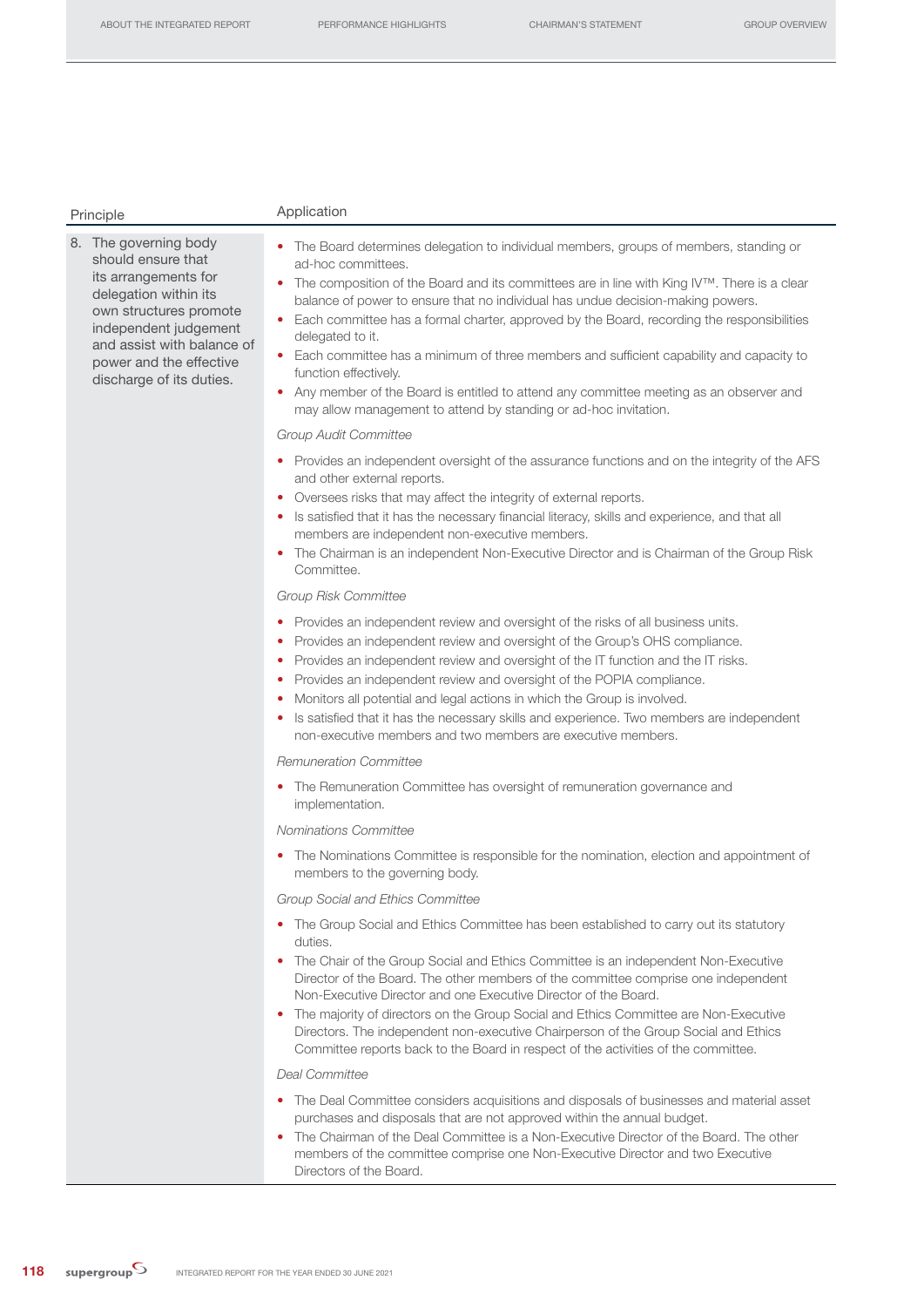VALUE CREATION STORY GROUP PERFORMANCE COMMITMENT TO SUSTAINABLE SHARED VALUE

SUMMARISED<br>CONSOLIDATED<br>FINANCIAL STATEMENTS

|  |  |  |  |  | , \DDI I I OI \!/ \L II \I _OI \!I\!/ \I I OI |  |
|--|--|--|--|--|-----------------------------------------------|--|
|  |  |  |  |  |                                               |  |
|  |  |  |  |  |                                               |  |

| Principle                                                                                                                                                                                                                                       | Application                                                                                                                                                                                                                                                                                                                                                                                                                                                                                                                                                                                                                                                                                                                                                                                                                                                                                                                                                            |  |  |  |  |  |  |
|-------------------------------------------------------------------------------------------------------------------------------------------------------------------------------------------------------------------------------------------------|------------------------------------------------------------------------------------------------------------------------------------------------------------------------------------------------------------------------------------------------------------------------------------------------------------------------------------------------------------------------------------------------------------------------------------------------------------------------------------------------------------------------------------------------------------------------------------------------------------------------------------------------------------------------------------------------------------------------------------------------------------------------------------------------------------------------------------------------------------------------------------------------------------------------------------------------------------------------|--|--|--|--|--|--|
| 9. The governing body<br>should ensure that the<br>evaluation of its own<br>performance and that<br>of its committees, its<br>chair and its individual<br>members, support<br>continued improvement<br>in its performance and<br>effectiveness. | The Board will conduct a formal evaluation process of the Board, the Chairman of the Company,<br>its committees and individual directors at least every two years with a less formal process in the<br>intervening years.                                                                                                                                                                                                                                                                                                                                                                                                                                                                                                                                                                                                                                                                                                                                              |  |  |  |  |  |  |
| 10. The governing body<br>should ensure that<br>the appointment of,<br>and delegation to,<br>management contribute<br>to role clarity and effective<br>exercise of authority and<br>responsibilities.                                           | The Board has appointed a CEO, who is responsible for leading strategy implementation and<br>will regularly report to the Board on the progress thereof.<br>The Board has approved and implemented a Delegation of Authority matrix, which details the<br>۰<br>powers and matters reserved for itself and those to be delegated to management via the CEO.<br>The Board ensures that key management functions are led by a competent and appropriately<br>$\bullet$<br>authorised individual and are adequately resourced.                                                                                                                                                                                                                                                                                                                                                                                                                                             |  |  |  |  |  |  |
| 11. The governing body<br>should govern risk in a<br>way that supports the<br>organisation in setting<br>and achieving its strategic<br>objectives.                                                                                             | The Board, with the assistance of the Group Audit and Group Risk Committees, is cognisant<br>of the importance of risk management as it is linked to the strategy, performance and<br>sustainability of the Group. The Group Audit and Group Risk Committees have delegated to<br>management the implementation of processes to ensure that the risks to the sustainability of<br>the business are identified and managed within acceptable parameters.<br>The Group Audit and Group Risk Committees delegate to management to continuously<br>$\bullet$<br>identify, assess, mitigate and manage risks within the existing operating environment.<br>Mitigating controls are in place to address these risks, which are monitored on a<br>continuous basis.<br>Two Non-Executive Director members of the Group Audit and Group Risk Committees sit<br>on both committees, ensuring that there is coordination in respect of the evaluation and<br>reporting of risks. |  |  |  |  |  |  |
| 12. The governing body<br>should govern technology<br>and information in a<br>way that supports the<br>organisation setting and<br>achieving its strategic<br>objectives.                                                                       | The Board, together with the Group Audit and Group Risk Committees, oversees the<br>governance of IT. The Board is aware of the importance of technology and information in relation<br>to the achievement of the Group's strategy.                                                                                                                                                                                                                                                                                                                                                                                                                                                                                                                                                                                                                                                                                                                                    |  |  |  |  |  |  |
| 13. The governing body<br>should govern compliance<br>with applicable laws and<br>adopts non-binding rules,<br>codes and standards in<br>a way that supports the<br>organisation being ethical<br>and a good corporate<br>citizen.              | The Board, with the assistance of the Group Audit and Group Risk Committees, ensures<br>that the Group complies with applicable laws and adopts non-binding rules, codes and<br>standards.<br>The Group has identified all of the laws, codes and standards that impact its operations.<br>$\bullet$<br>The Board has delegated the responsibility for implementing compliance to management.                                                                                                                                                                                                                                                                                                                                                                                                                                                                                                                                                                          |  |  |  |  |  |  |